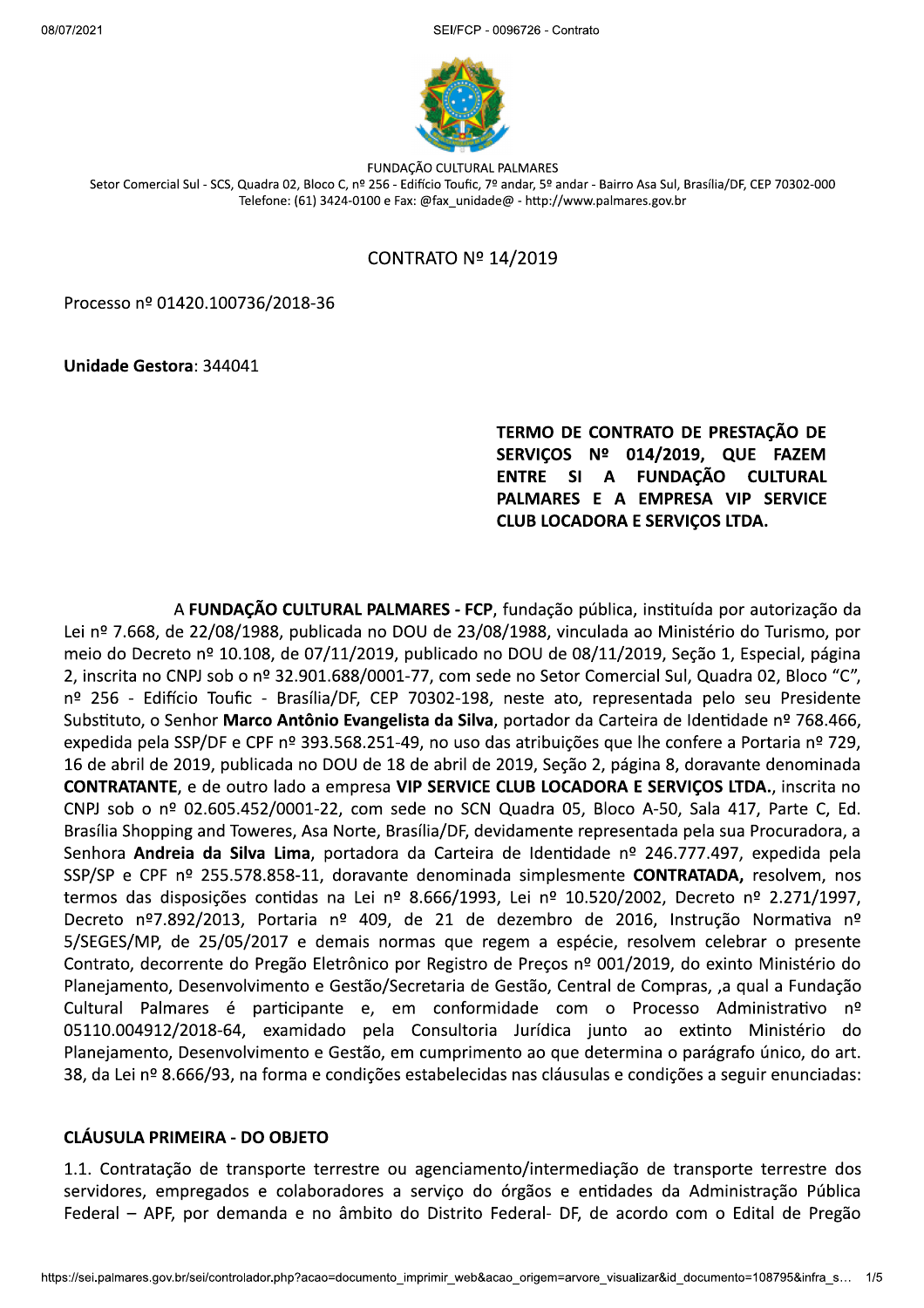Eletrônico nº 01/2019 e anexos, identificado no preâmbulo e à proposta vencedora, independentemente de transcrição.

1.2. O objeto poderá ser atendido mediante uso de qualquer meio regular e legalmente apto, inclusive agenciamento/intermediação de serviço de táxi ou de Serviço de Transporte Individual Privado de Passageiros Baseado em Tecnologia de Comunicação em Rede no Distrito Federal - STIP/DF, ou prestação de serviço de transporte de locação de veículos, conforme condições e quantidades especificadas no Termo de Referência-TR.

1.2.1. A CONTRATADA deve disponibilizar solução tecnológica para a operação e a gestão do serviço em tempo real, por meio de aplicação web e aplicativo mobile, conforme requisitos e funcionalidades especificadas no Termo de Referência.

1.3. A presente contratação terá como unidade de medida, para fins do art. 9º do Decreto nº 7.892/13, o quilômetro rodado.

1.3.1. Será assegurado à **CONTRATADA** a cobrança do valor de 2 (duas) vezes o quilômetro rodado contratado nas corridas realizadas até 2 (dois) quilômetros.

1.3.2. Será admitida a utilização de quaisquer soluções que não utilizem como medição o preço fixo por guilômetro rodado, como é o caso de tarifa dinâmica, por exemplo, bem como serão admitidas quaisquer formas de composição do preço, inclusive com bandeirada, tarifa horária, tarifa quilométrica, tarifa fixa por corrida e outros.

1.3.2.1. O valor unitário de cada viagem a ser faturado ao final de cada mês deverá ser igual ou inferior à cobrança da corrida pelo preço por quilômetro informado na Proposta de Preços, à exceção da cobrança assegurada no item 1.3.1.

1.3.2.2. Deverá ser aplicado, no caso de práticas como o preço dinâmico, eventual cobrança de menor valor por quilômetro rodado do que aquele definido na proposta da CONTRATADA, em função de tarifas promocionais e descontos específicos advindos de datas e horários que a CONTRATADA adotar em seu modelo de negócio.

1.4. Deverão ser atendidas solicitações com origem e destino no Distrito Federal e, ainda, com destino para municípios componentes da Região Integrada de Desenvolvimento do Distrito Federal e Entorno -RIDE, ou outra denominação advinda de nova legislação.

| Item | Especificação      | Quantidade<br>КM | Valor Unitário KM<br>Rodado                 | <b>Valor Total Estimado</b>                                                                               |
|------|--------------------|------------------|---------------------------------------------|-----------------------------------------------------------------------------------------------------------|
| 01   | Quilômetro<br>(KM) | 25.002           | R\$ 2,90 (dois reais e<br>noventa centavos) | R\$ 72.505,80<br>(setenta e<br>mil,<br>dois<br>quinhentos<br>oitenta<br>reais,<br>cinco<br>e<br>centavos) |

1.5 Os recursos do presente contrato se esgotam com a utilização total da quantidade de quilômetros definida ou com o consumo total do valor alocado, o que ocorrer primeiro, após a aplicação, se for o caso, dos aditamentos e supressões permitidos pelo art. 65, § 1º da Lei 8.666/93.

# CLÁUSULA SEGUNDA – DA VIGÊNCIA

2.1. O prazo de vigência deste Termo de Contrato é de 12 (doze) meses, com início na data da assinatura do último signatário, podendo ser prorrogado por interesse das partes até o limite de 60 (sessenta) meses, desde que haja autorização formal da autoridade competente e observados os seguintes requisitos:

2.1.1. Os serviços tenham sido prestados regularmente;

2.1.2. A Administração mantenha interesse na realização do serviço;

2.1.3. O valor do contrato permaneça economicamente vantajoso para a Administração;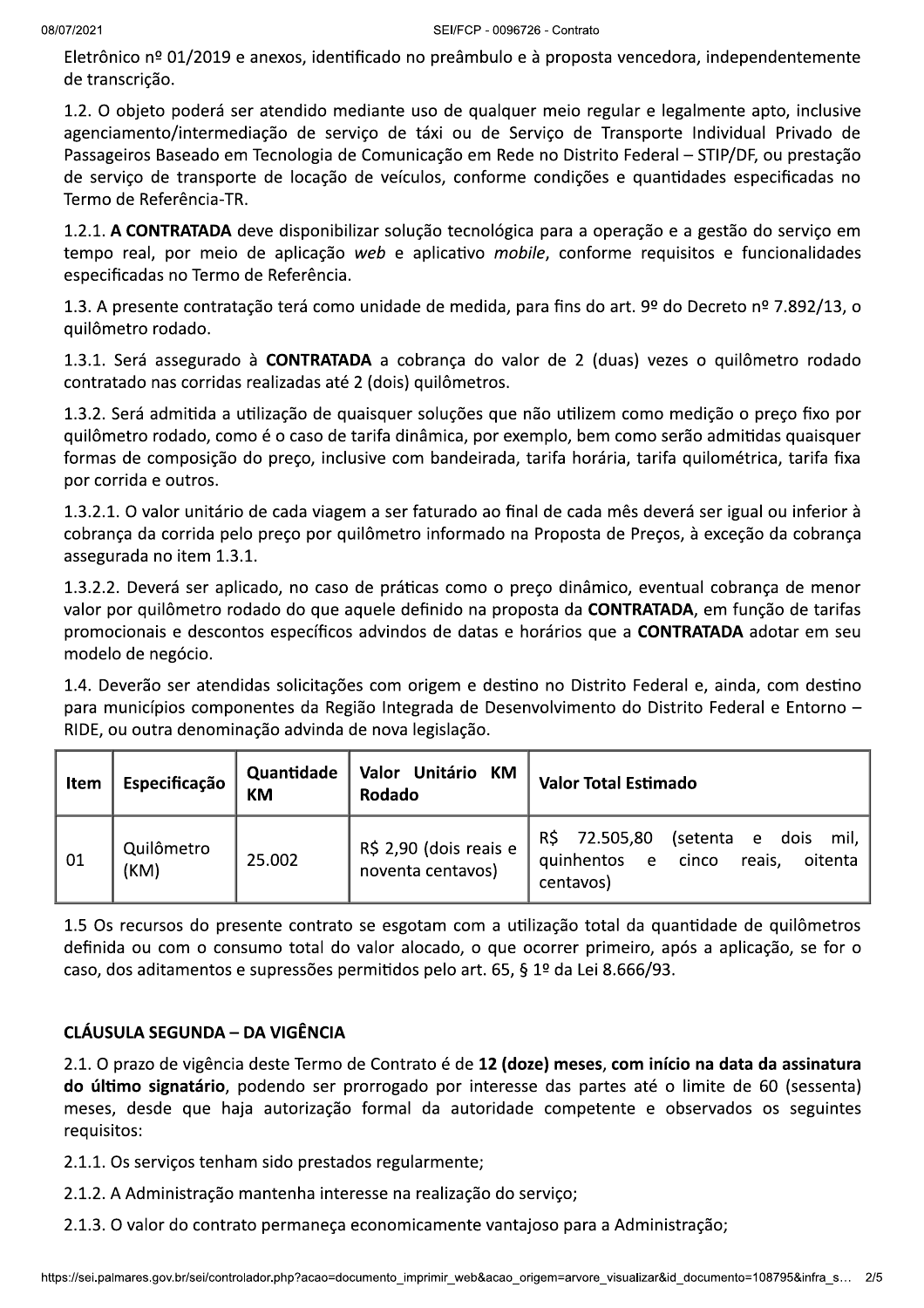2.1.4. A CONTRATADA manifeste expressamente interesse na prorrogação; e

2.1.5. A CONTRATADA não tem direito subjetivo à prorrogação contratual.

2.2. A prorrogação do Contrato deverá ser promovida mediante celebração de Termo Aditivo.

## CLÁUSULA TERCEIRA - DO PREÇO

3.1. O valor unitário para o quilômetro rodado (KM/rodado) é de R\$ 2,90 (dois reais e noventa centavos) e, o valor total estimado para o período de 01 (um) ano é de R\$ 72.505,80 (setenta e dois mil, quinhentos e cinco reais, oitenta centavos), considerando a utilização de 25.002 quilômetros/ano.

3.2. No valor acima estão incluídas todas as despesas ordinárias diretas e indiretas decorrentes da execução do objeto, inclusive tributos e/ou impostos, encargos sociais, trabalhistas, previdenciários, fiscais e comerciais incidentes, taxa de administração, frete, seguro e outros necessários ao cumprimento integral do objeto da contratação.

## CLÁUSULA QUARTA - DA DOTAÇÃO ORCAMENTÁRIA

4.1. As despesas decorrentes desta contratação estão programadas em dotação orçamentária própria, prevista no orçamento da União, para o exercício de 2019, na classificação abaixo:

Gestão/Unidade: 34208

Fonte: 0100

PTRES: 159886

Elemento de Despesa: 33.90.33

PI: C20004PA026

4.2. No(s) exercício(s) seguinte(s), correrão à conta dos recursos próprios para atender às despesas da mesma natureza, cuja alocação será feita no início de cada exercício financeiro.

## CLÁUSULA QUINTA - DO PAGAMENTO

5.1. O prazo para pagamento à **CONTRATADA** e demais condições a ele referentes encontram-se definidos no Edital.

## CLÁUSULA SEXTA – DO REAJUSTE

6.1. O preço consignado no Contrato será reajustado anualmente, observado o interregno mínimo de um ano, contado a partir da data limite para a apresentação da proposta, pela variação do IPCA, estabelecido pelo Instituto Brasileiro de Geografia e Estatística (IBGE).

6.2. Nos reajustes subsequentes ao primeiro, o interregno mínimo de um ano será contado a partir dos efeitos financeiros do último reajuste.

## CLÁUSULA SÉTIMA - DA GARANTIA DE EXECUÇÃO

o ser renovada a cada prorrogação.<br>
— DO REGIME DE EXECUÇÃO DOS SERVIÇOS E FISCALIZAÇÃO<br>
controlador.php?acao=documento\_imprimir\_web&acao\_origem=arvore\_visualizar&id\_documento=108795&infra\_s... 3/5 7.1. A CONTRATADA prestará garantia no valor de R\$ 3.625,29 (Três mil, seiscentos e vinte e cinco reais, vinte e nove centavos), em uma das modalidades previstas no § 1º do Art. 56 da Lei nº 8.666/93, correspondente a 5% (cinco por cento) de seu valor total, no prazo de 10 (dez) dias, observadas as condições previstas no Edital, com validade de, no mínimo, 90 (noventa) dias após o término da vigência contratual, devendo ser renovada a cada prorrogação.

## CLÁUSULA OITAVA – DO REGIME DE EXECUÇÃO DOS SERVIÇOS E FISCALIZAÇÃO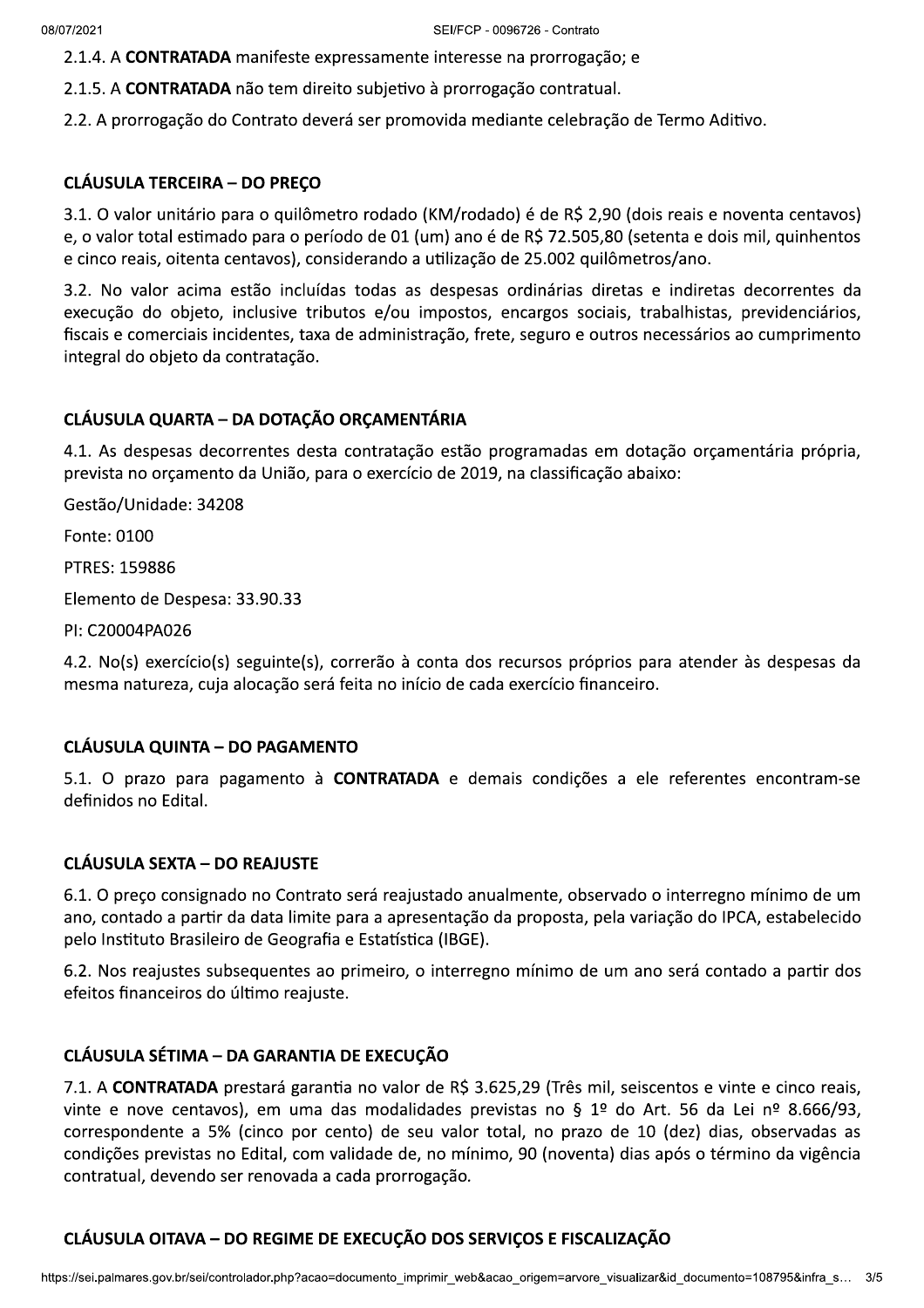8.1. O regime de execução dos serviços a serem executados pela **CONTRATADA**, os materiais que serão empregados e a fiscalização pela CONTRATANTE são aqueles previstos no Termo de Referência, Anexo I do Edital.

## CLÁUSULA NONA - DAS OBRIGAÇÕES DA CONTRATANTE E DA CONTRATADA

9.1. As obrigações da CONTRATANTE e da CONTRATADA são aquelas previstas no Termo de Referência, Anexo I do Edital.

#### CLÁUSULA DÉCIMA - DAS SANÇÕES ADMINISTRATIVAS

10.1. As sanções relacionadas à execução do contrato são aquelas previstas no Termo de Referência, Anexo I do Edital.

#### CLÁUSULA DÉCIMA PRIMEIRA - DA RESCISÃO

11.1. O presente Termo de Contrato poderá ser rescindido nas hipóteses previstas no art. 78 da Lei nº 8.666, de 1993, com as consequências indicadas no art. 80 da mesma Lei, sem prejuízo da aplicação das sanções previstas no Termo de Referência, Anexo I do Edital.

11.2. Os casos de rescisão contratual serão formalmente motivados, assegurando-se à CONTRATADA o direito à prévia e ampla defesa.

11.3. A CONTRATADA reconhece os direitos da CONTRATANTE em caso de rescisão administrativa prevista no art. 77 da Lei nº 8.666, de 1993.

- 11.4. O termo de rescisão, sempre que possível, será precedido:
- 11.4.1. Balanço dos eventos contratuais já cumpridos ou parcialmente cumpridos;
- 11.4.2. Relação dos pagamentos já efetuados e ainda devidos;
- 11.4.3. Indenizações e multas.

#### CLÁUSULA DÉCIMA SEGUNDA - DAS VEDAÇÕES

12.1. É vedado à CONTRATADA:

12.1.1. Caucionar ou utilizar este Termo de Contrato para qualquer operação financeira;

12.1.2. Interromper a execução dos serviços sob alegação de inadimplemento por parte da CONTRATANTE, salvo nos casos previstos em lei.

#### CLÁUSULA DÉCIMA TERCEIRA - DAS ALTERAÇÕES

13.1. Eventuais alterações contratuais reger-se-ão pela disciplina do art. 65 da Lei nº 8.666, de 1993, bem como do Anexo X da IN SEGES/MP nº 05, de 2017.

13.2. A **CONTRATADA** é obrigada a aceitar, nas mesmas condições contratuais, os acréscimos ou supressões que se fizerem necessários, até o limite de 25% (vinte e cinco por cento) do valor inicial atualizado do Contrato.

13.3. As supressões resultantes de acordo celebrado entre as partes contratantes poderão exceder o limite de 25% (vinte e cinco por cento) do valor inicial atualizado do Contrato.

#### CLÁUSULA DÉCIMA QUARTA - DOS CASOS OMISSOS

**QUARTA – DOS CASOS OMISSOS**<br>ssos serão decididos pela **CONTRATANTE**, segundo as disposições contidas na Lei nº<br>a Lei nº 10.520, de 2002 e demais normas federais aplicáveis e, subsidiariamente,<br>controlador.php?acao=documen 14.1. Os casos omissos serão decididos pela CONTRATANTE, segundo as disposições contidas na Lei nº 8.666, de 1993, na Lei nº 10.520, de 2002 e demais normas federais aplicáveis e, subsidiariamente,